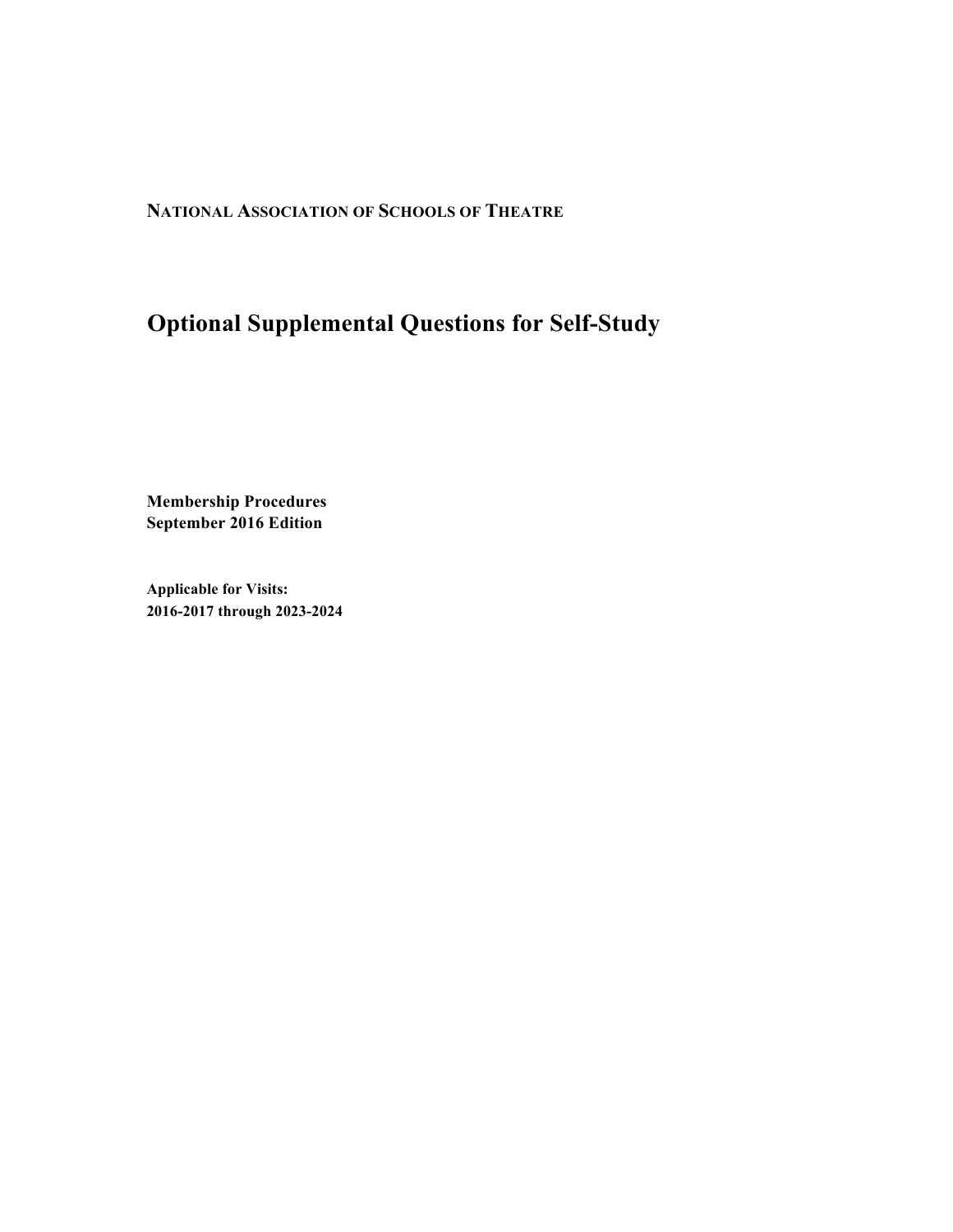### **National Office**

**NATIONAL ASSOCIATION OF SCHOOLS OF THEATRE** 11250 Roger Bacon Drive, Suite 21 Reston, Virginia 20190-5248

**Telephone: 703-437-0700 Facsimile: 703-437-6312 E-mail: info@arts-accredit.org or use staff directory**

**Web Site: http://nast.arts-accredit.org**

\_\_\_\_\_\_\_\_\_\_\_\_\_\_\_\_\_\_\_\_\_\_\_\_\_\_\_\_\_\_\_

*No institution is required to use the questions contained in the* Optional Supplemental Questions for Self-Study *to conduct or write its Self-Study. For further information, please see the "Introduction" on page IV of this document.*

Documents required to apply for accredited institutional Membership are: (1) NAST *Procedures for Institutions*; (2) NAST *Procedures for the Self-Study Document – Format A*, or *Format B*, or *Format C*; (3) *Instructions for Preparing Curricular Tables in the NAST Format*; and (4) the latest edition of the NAST *Handbook,* including any current addenda. These texts are available on the NAST Web site.

Information contained herein concerning programs, procedures, requirements, standards, and fees is subject to change without notice by the appropriate body of NAST.

Permission is hereby granted to copy this document for use in the accreditation process.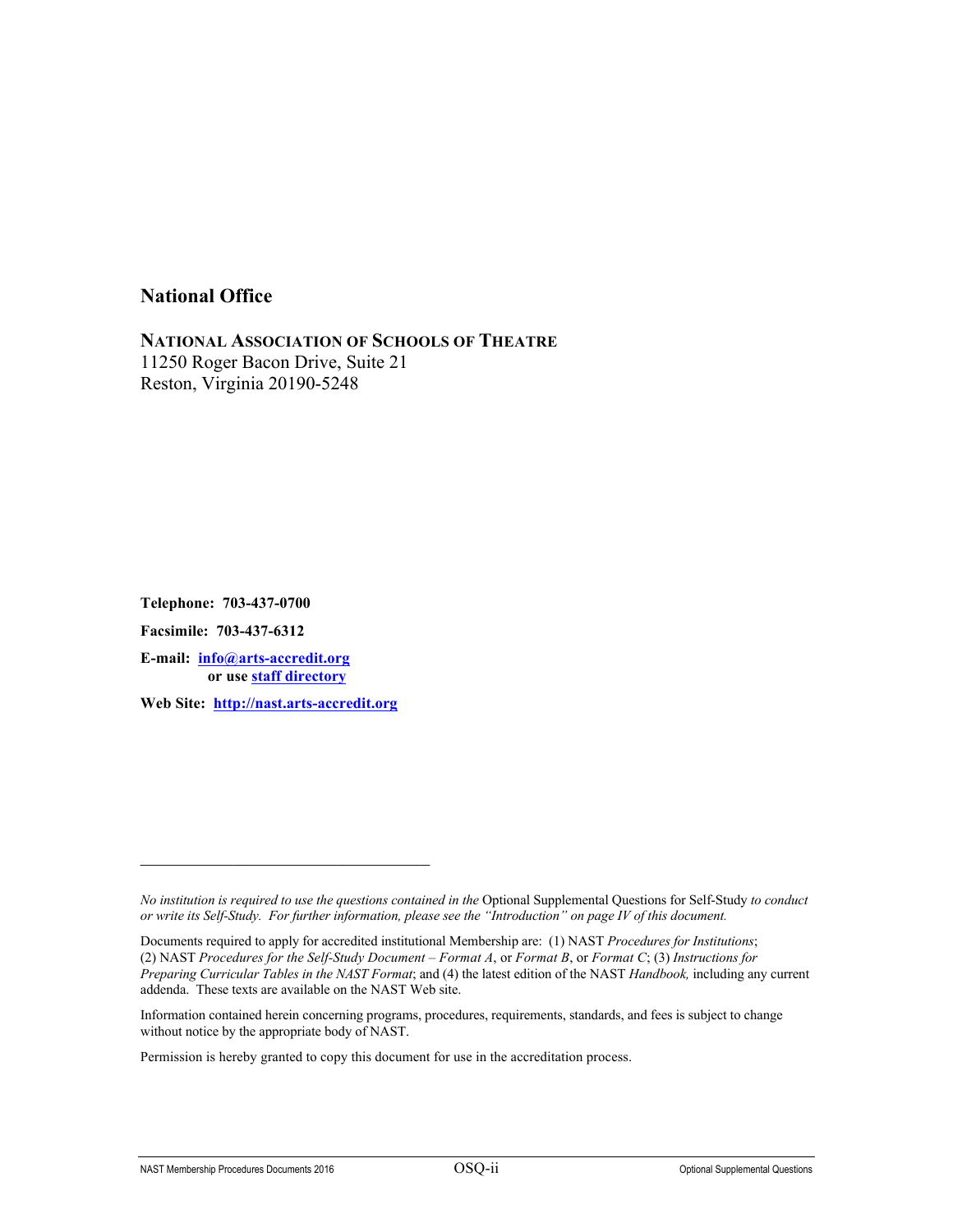# **Optional Supplemental Questions for Self-Study**

# **TABLE OF CONTENTS**

|  | <b>Question Sets:</b>                                                      |  |
|--|----------------------------------------------------------------------------|--|
|  |                                                                            |  |
|  |                                                                            |  |
|  | 3. Individual Student Achievement at Advanced Levels - Expanded Version  3 |  |
|  |                                                                            |  |
|  |                                                                            |  |
|  |                                                                            |  |

Please Note: No institution is required to use the questions contained herein to conduct or write its Self-Study. For further information, see the Introduction that follows.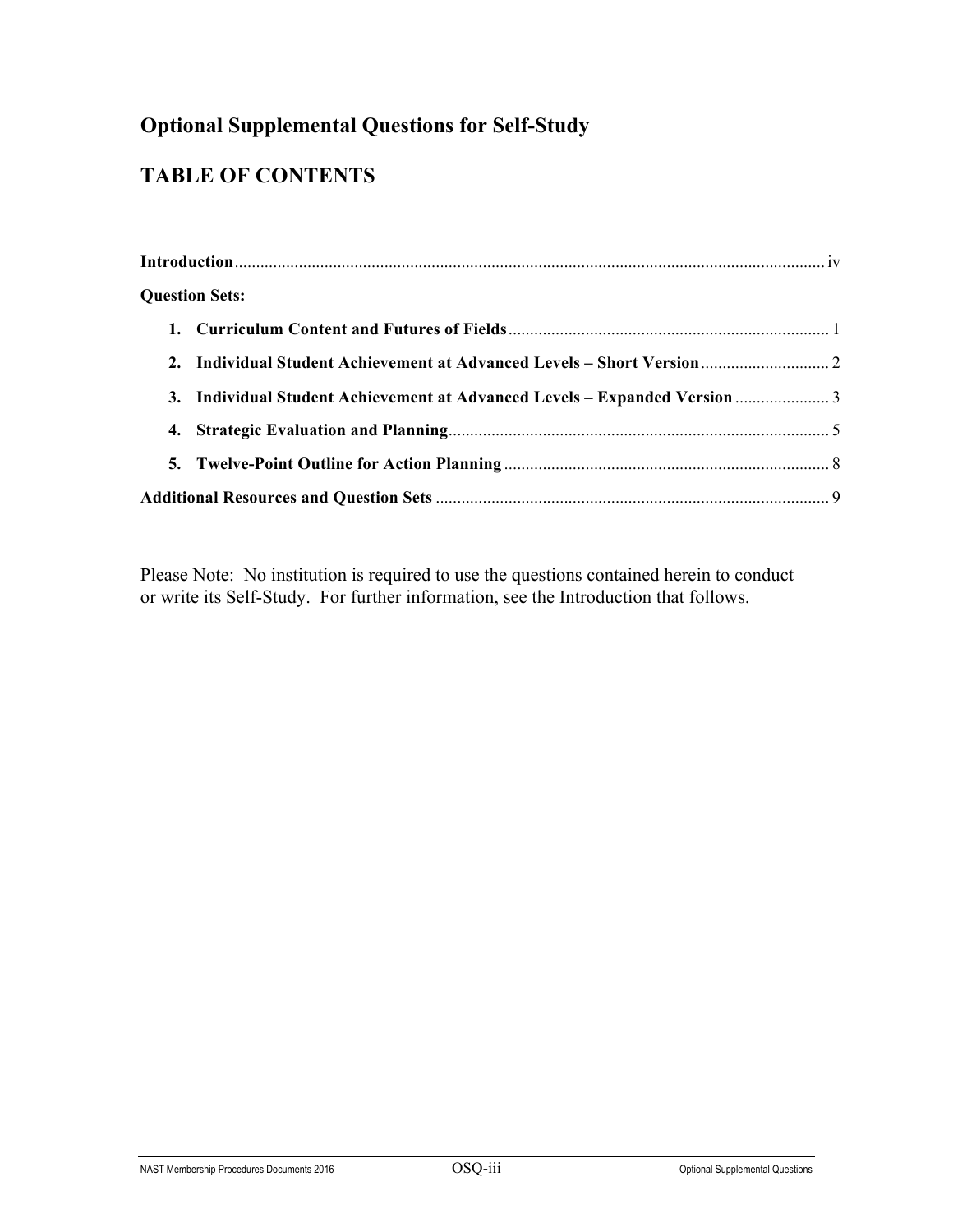### **NAST Procedures Documents 2016**

# **Optional Supplemental Questions for Self-Study**

#### **INTRODUCTION**

This document provides an optional supplement to the required 2016 NAST Membership Procedures.

It contains several optional sets of questions that can be used in various ways during a Self-Study.

It is intended for institutions that want to explore one or more issues in greater depth during the course of the Self-Study.

Institutions with long histories of achievement and NAST Membership may find these and similar questions to be especially useful.

No institution is required to use this document or questions contained within it.

Each question set is separate. Each must be used in conjunction with a Self-Study Format  $-A$ , B, C, or custom.

Determinations about use of any, one, or several of the question sets are solely the prerogative of each institution.

Determination should be based on the goals of the Self-Study and a cost/benefit analysis.

Each question set can be the basis for focusing the Self-Study or any portion of it on a particular purpose, goal, or objective.

A question set may be used in the course of the self-study process and/or as a basis for writing the Self-Study document. Each question set indicates at least one appropriate Self-Study document location.

Institutions are welcome to add, subtract, combine, and otherwise alter any question set to make it applicable to their needs.

Questions and issues presented are primarily springboards or catalysts to further questioning and planning.

They provide ways of taking a focused look at particular issues that are normally addressed during self-study.

The institution determines the scope, depth, and time investment of any inquiry associated with items chosen from the question sets.

NAST has many additional documents that provide optional lists of questions and issues associated with specific topics. A list of these resources is provided.

The Association may add new information or sets of questions during the validity period shown on the cover of this document.

NAST Membership Procedures Documents 2016 **OSO-iv** OSO-iv Optional Supplemental Questions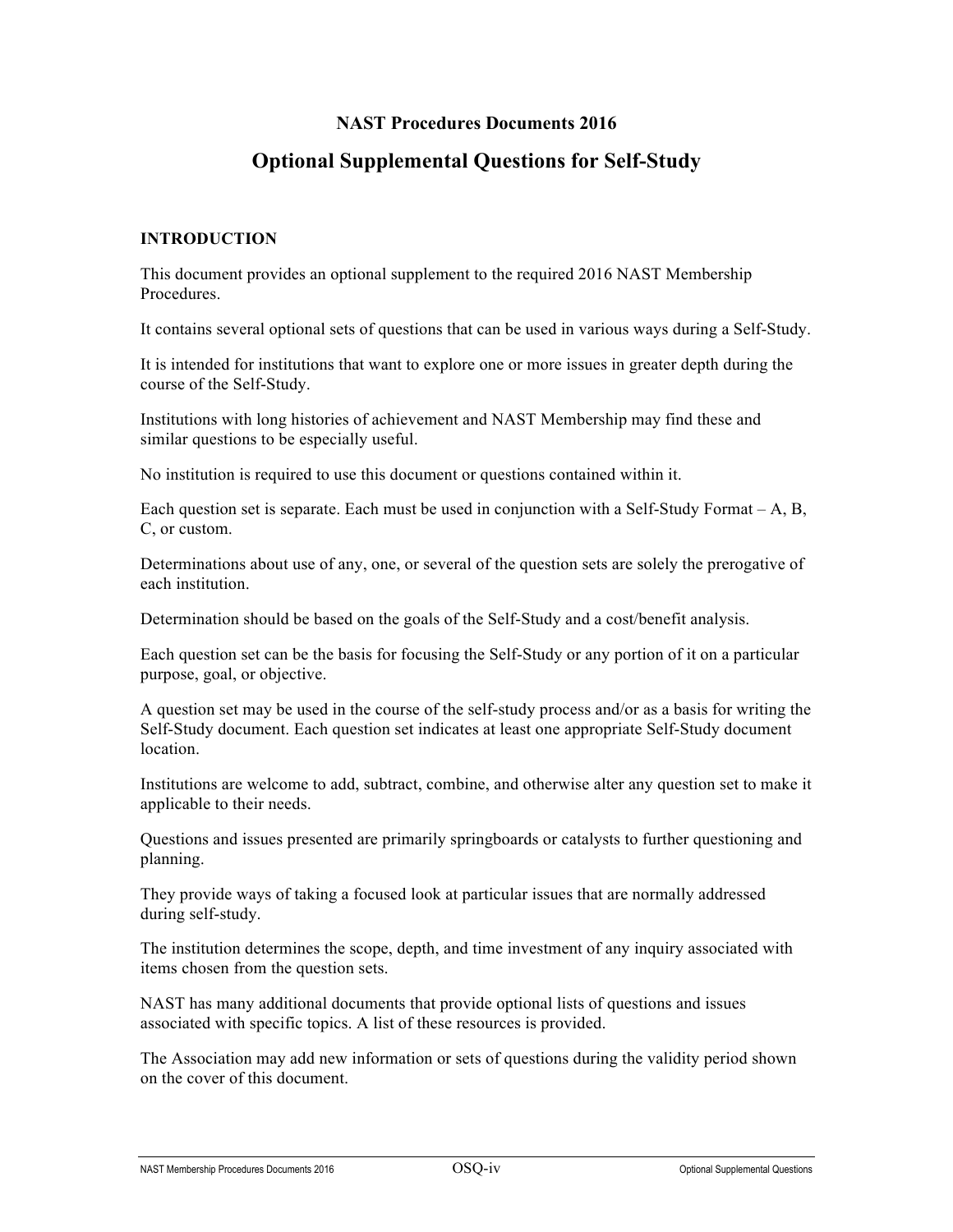### **Curriculum Content and Futures of Fields**

These questions may be useful with regard to item B. "Specific Curricula" in the *Instructional Programs Portfolio* in all Self-Study formats, and Section II. "Programs Futures Analysis" of *Format C*.

- A. Choose a single field or a specialization within it; for example, school theatre teaching or early childhood theatre teaching. Another example: acting or directing.
- B. Choose a degree or credential you offer in the field or specialization you have chosen in A.
- C. Evaluate the effectiveness of the relationships or correlations among items 1. through 5. with regard to the degree or credential in the field or specialization you have chosen:
	- 1. Present and immediate future knowledge, skills, and attributes necessary for:
		- a. fundamental content preparation in the field or specialization;
		- b. professional career entry in general (i.e. for practice throughout the nation);
		- c. professional career entry into specialized areas of the field that our curricula addresses;
		- d. advanced professional practice for a lifetime as the field or specialization evolves; and/or
		- e. advanced study or continuing professional development.
	- 2. Competencies required and assessments of potential made for admission into or candidacy for a degree or credential.
	- 3. Content of and weight given to various curriculum, course, and program requirements and experiences, particularly in terms of knowledge and skills development.
	- 4. Content and means used for student evaluation.
	- 5. Competencies required for graduation.
- D. If relationships are not deemed satisfactory, what changes are needed?

Note 1: Normally, it is prudent to be cautious about accepting often-repeated predictions about the future without careful consideration of the local situation. It is important to avoid what is sometimes called "the tyranny of prophecy."

Note 2: Users of these questions will confront the fact that knowledge and content are expanding, but curriculum time is not. This raises questions about breadth and depth, and about what is fundamental or "transcendent" knowledge and skills for the field. What knowledge and skills enable graduates to work effectively with an ever-expanding knowledge and practice base?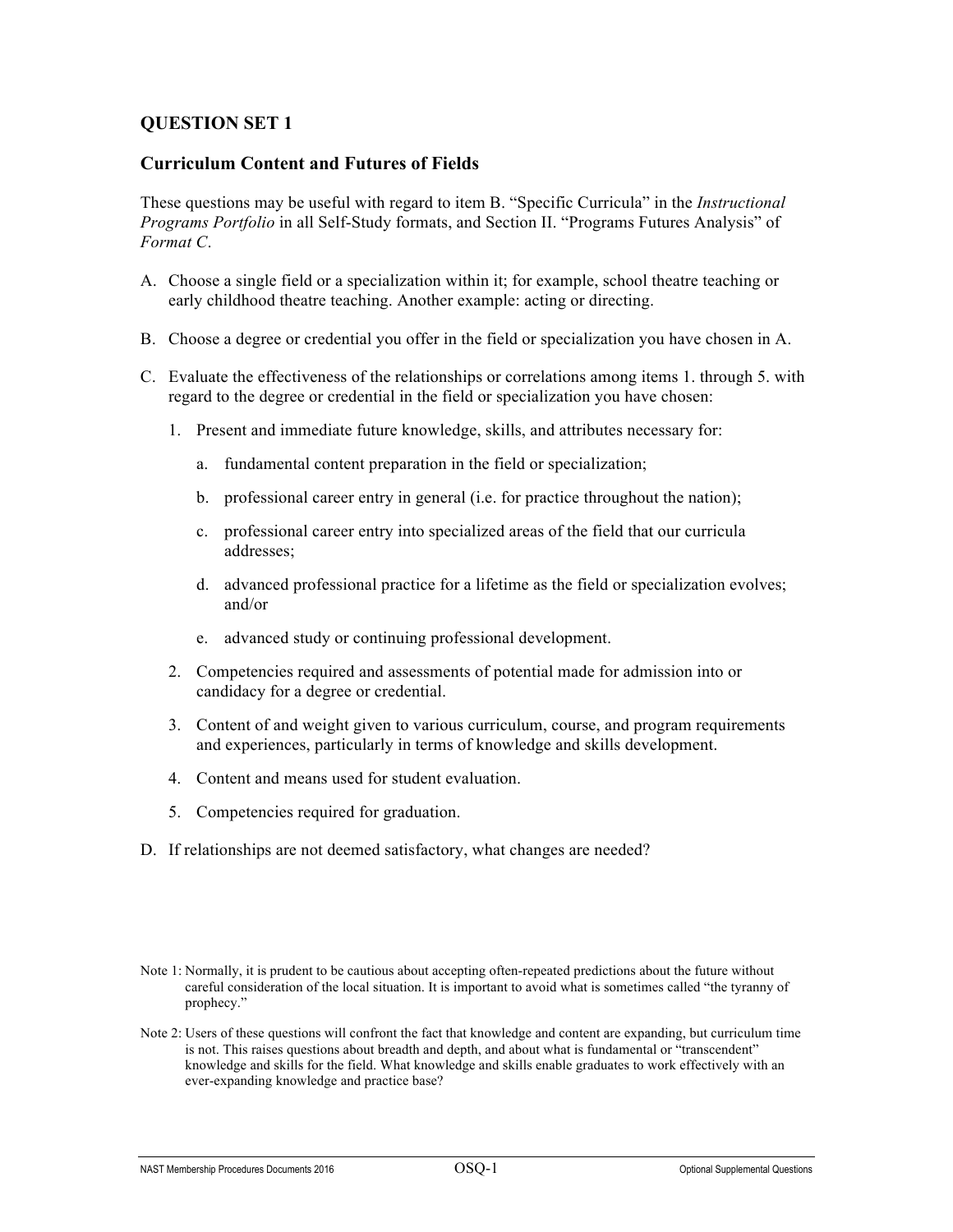# **Individual Student Achievement at Advanced Levels – Short Version**

These questions are particularly applicable to institutions with graduate students, or with large numbers of undergraduate students who are well advanced beyond basic career entry-level competencies in the major area, or who are creating original work.

The questions may be useful in considering item B. "Specific Curricula" in the *Instructional Programs Portfolio* in all Self-Study formats, and Section II "Program Futures Analysis" of Format C.

- A. Choose the scope of your inquiry a specific degree or program curriculum, program area, field of endeavor, an evaluation technique or system, or a set of one or more of these.
- B. Ask the following questions, or variations of them that you create, about what you have chosen to review:
	- 1. To what extent do our aspirations for student achievement, content requirements, pedagogical approaches, requisite experiences, evaluations, and so forth ensure or nurture the following in our graduates:
		- a. Basic professional-level knowledge and skills (as defined by NAST and the requirements of our institution);
		- b. Personal vision evident in student work;
		- c. Conceptual acuity creativity/virtuosity at multiple levels of complexity;
		- d. Imagination and ability to channel it to reach artistic goals; and
		- e. Conceptual and technical command of integration and synthesis.
	- 2. Understanding that much development in these areas is personal and individual, do we see ways we can improve how our program nurtures one or more of these capabilities?
	- 3. What is necessary to make the improvements we believe are necessary or desirable?
	- 4. What are the prospects for testing our assumptions, experimenting, or making changes outright once we have started?
	- 5. How much, in what ways, and in how much time can we know that the changes we propose are working?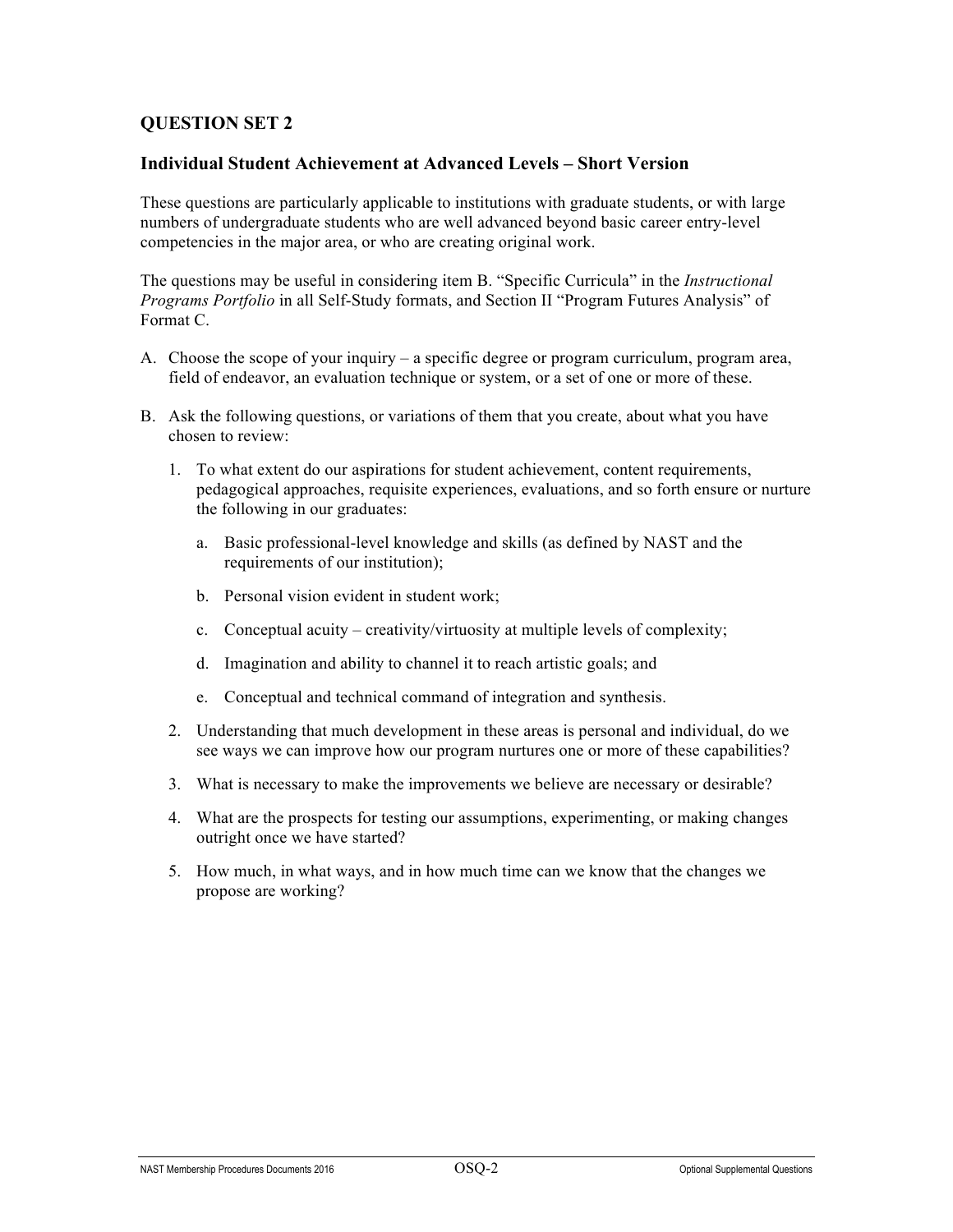#### **Individual Student Achievement at Advanced Levels – Expanded Version**

These questions are particularly applicable to institutions with graduate students, or with large numbers of undergraduate students who are well advanced beyond basic career entry-level competencies in the major area, or who are creating original work.

The questions may be useful in considering item B. "Specific Curricula" in the *Instructional Programs Portfolio* in all Self-Study formats, and Section II "Program Futures Analysis" of *Format C*.

- A. Choose the scope of your inquiry a specific degree or program curriculum, program area, field of endeavor, an evaluation technique or system, or a set of one or more of these.
- B. Ask the following questions, or variations of them that you create, about what you have chosen to review:
	- 1. To what extent do our aspirations for student achievement, content requirements, pedagogical approaches, requisite experiences, evaluations, and so forth ensure or nurture the following in our graduates:
		- a. Basic knowledge and skills in the discipline and any area of specialization as defined in NAST Standards demonstrated by level of accomplishment or work. These include fundamentals of the field in terms of practice, history, analysis and their applications in various areas of specialization (see Achievement and Quality on the NAST Web site at: https://nast.arts-accredit.org/accreditation/standards-guidelines/basiccompetency-index/, "Basic Competency Index by Discipline and Specialization – Undergraduate Degrees").
		- b. Development of a personal vision and/or purpose—sometimes called "artistic voice"—that is evident in terms of work produced in the discipline or specialization. Verbal articulation of the vision or purpose is virtually immaterial if the vision is not manifested in the work produced. Vision or purposes are realized in terms of content or process in one or more of the following fields: artistic, humanistic, scientific, pedagogical, therapeutic, and so forth. Visions or purposes can change from work to work.
		- c. Conceptual acuity and ability to:
			- (1) create, sustain, realize, and evolve personal vision and purposes;
			- (2) identify and achieve specific and associated ideas and/or goals at various levels of scope and complexity;
			- (3) work creatively with relationships among ideas, structure, and expression;
			- (4) understand multiple perspectives;
			- (5) create using the process of discovery inherent in making a work.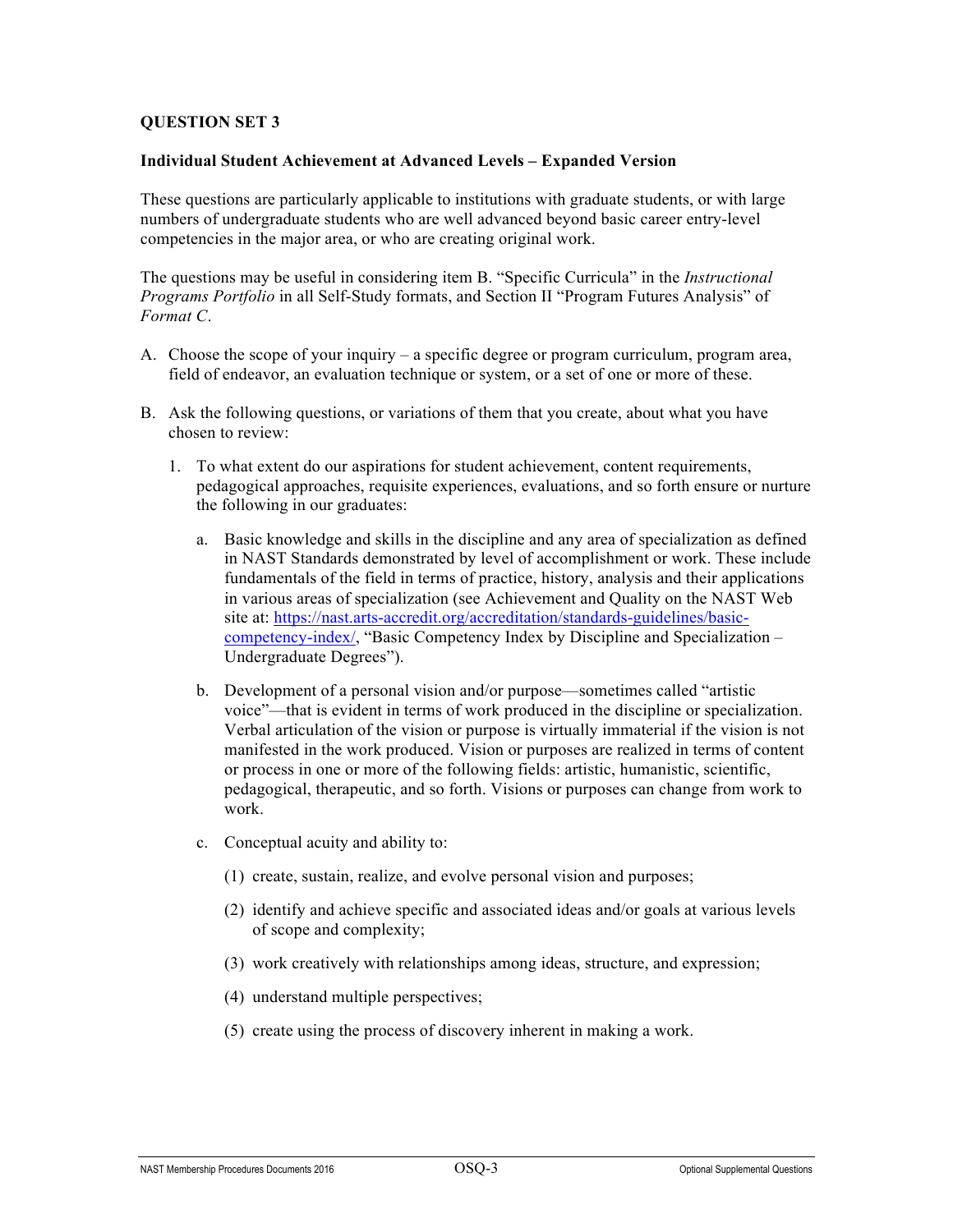- d. Ability to:
	- (1) use imagination as a means of creation and discovery with regard to specific content or subject matter, and as a means for communicating through the art form what is created or discovered;
	- (2) channel imagination to reach specific artistic goals;
	- (3) apply imagination to all aspects and levels of a work in ways that enhance its communicative power.
- e. Technical ability to:
	- (1) create, sustain, realize, and evolve a personal vision and/or purposes;
	- (2) realize specific works or projects or elements of concepts at an advanced or professional level;
	- (3) analyze one's own work with sophistication using various methods and perspectives.
- f. Ability to combine knowledge and skills, personal vision and/or purpose. Conceptual acuity and clarity, imagination, and technical ability to function independently in the creation and production of high-level work in the area of specialization, including but not limited to the capability and capacity to:
	- (1) define, analyze, and solve problems;
	- (2) make effective choices;
	- (3) evaluate critically and effectively the work in process;
	- (4) critique and learn from the work of others;
	- (5) understand and work with layers of structure and meaning;
	- (6) combine, integrate, and synthesize elements into works with internal conceptual and structural integrity.
- 2. Understanding that much development in these areas is personal and individual, do we see ways we can improve how our program nurtures one or more of these capabilities?
- 3. What is necessary to make the improvements we believe are necessary or desirable?
- 4. What are the prospects for testing our assumptions, experimenting, or once we have started, making changes outright?
- 5. How much, in what ways, and in how much time can we know that the changes we propose are working?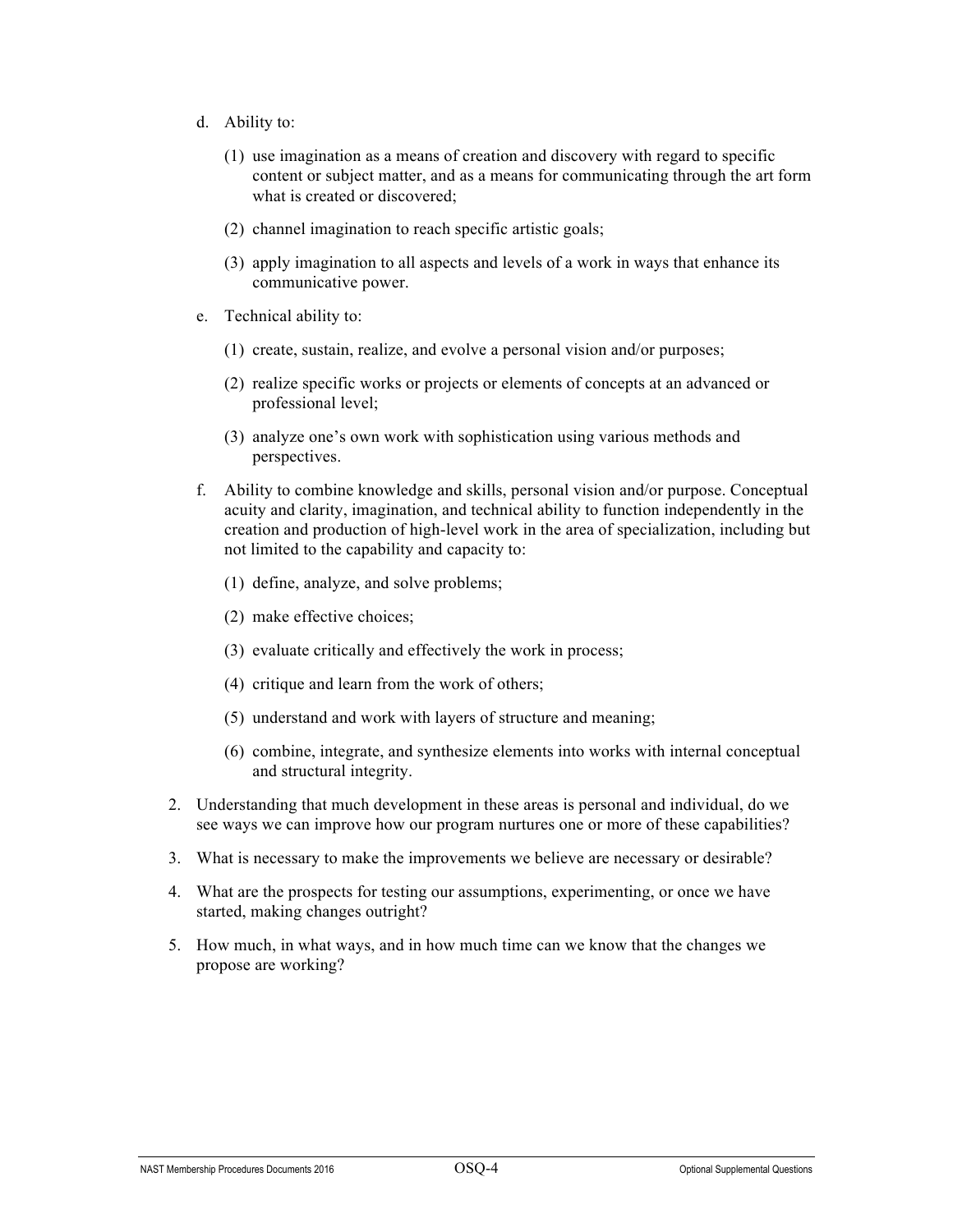#### **Strategic Evaluation and Planning**

These questions are particularly applicable to institutions and programs that want to compile and review relationships among present conditions, future prospects, and next steps.

These questions may be particularly useful in considering Section III "Evaluation, Planning, Projections [for the theatre unit]" in all Self-Study formats, Section I "Purposes and Operations [of the theatre unit]" of *Format B*, or Section II "Program Futures Analysis" of *Format C*.

- A. Choose an entity; for example, the theatre unit as a whole or a program or curriculum within the theatre unit.
- B. Choose a time frame or planning period.
- C. Ask the following questions or variations on them that you create, about the entity you have chosen to review:
	- 1. What are our strengths? What have we done right up to this point?
		- a. Where are we most effective, productive, even renowned?
		- b. What are the sources of the strengths we have?
		- c. Why are we strong where we are?
		- d. What strengths have we and our predecessors created?
		- e. What external and institutional advantages do we enjoy?
	- 2. What are the several absolute make-or-break fundamentals necessary to remain as strong as we are, particularly as the basis for further improvement or development?
		- *Note:* These are the things that we cannot give up under any circumstances if the entity we are considering is to continue to function. Consider intangibles as well as tangibles. For example, in most circumstances, one such fundamental intangible is the institution's belief that the program is necessary, important, or valuable. Make distinctions among what is essential to exist, sustain, and improve so that gradations of danger are clearly understood as the basis for determining risk.
	- 3. What is the nature and scope of our ability to influence others on our own behalf?
	- 4. Where do we see problems, challenges, opportunities or other potential change indicators both internally and externally?
		- a. What change factors and change mechanisms may influence the work we are doing? Consider particularly the content, processes, means, and resources associated with teaching and learning.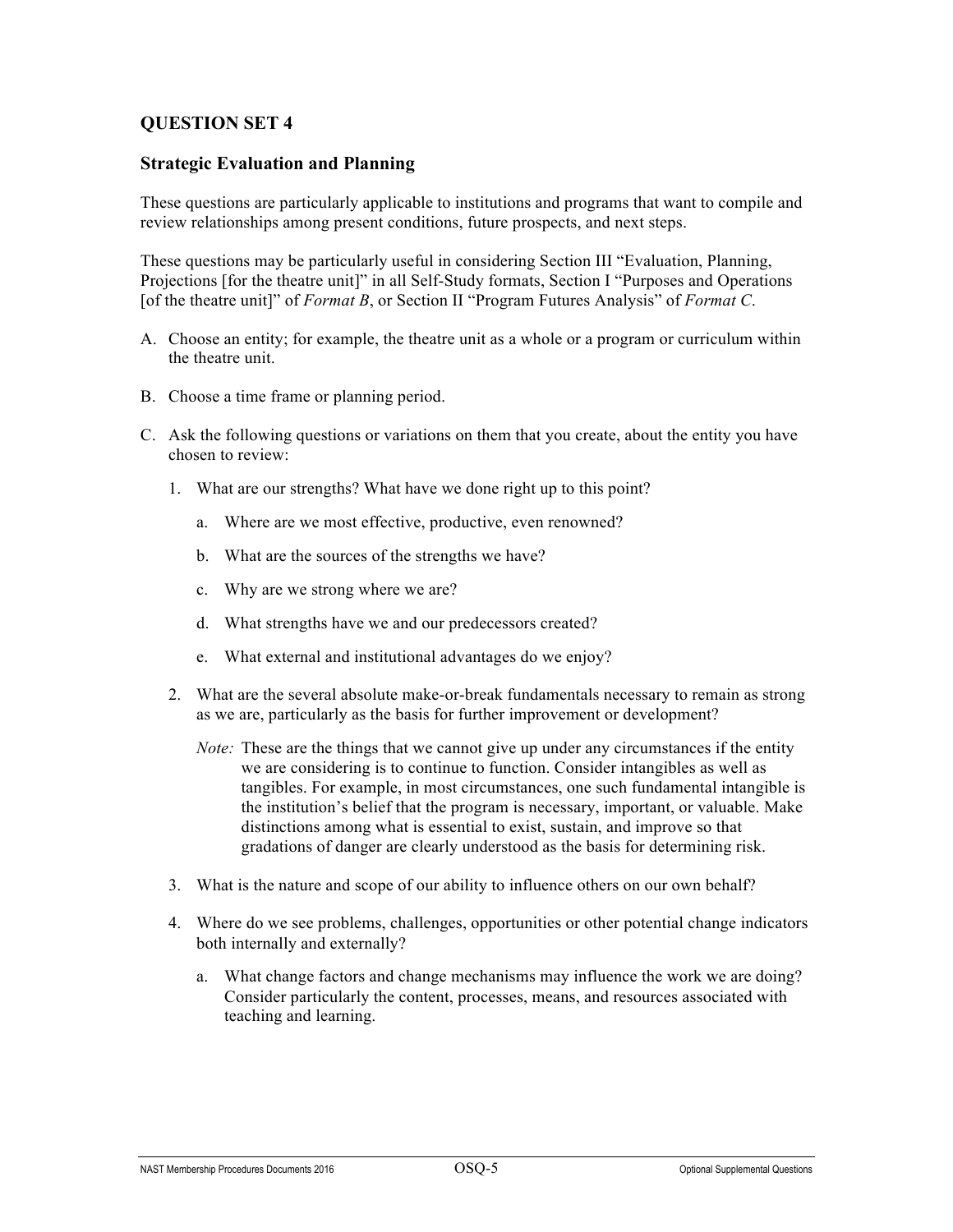*Examples of change factors are:* Ideas/Values Information Knowledge Economic Conditions Technology Demographics Political Climate Religious Climate Cultural Climate Governance Patterns in Education and Culture Presence, Will, and Commitment of Visionaries Etc.

*Examples of change mechanisms are:*

- Funding Patterns Reward Systems Legislation/Regulation Governance/Administrative Systems Standards-Setting Mechanisms Policy Analysis/Development Mechanisms Consultant/Advisory Systems Industry Decisions Technological Applications Advertising Publications/Studies/Research Reports Content of Formal Education Pathbreaking Conceptual Work in the Field Etc.
- b. Are there probable occurrences in our program, institution, field of specialization, state, region, nation, etc. - that we need to consider? Again, consider change factors and change mechanisms, internal institutional contexts as well as external ones.
- c. Are there opportunities for leadership in one or more aspects of our field that are appropriate for us to consider?
- d. Are there areas of vulnerability that need watching or immediate attention?
- 5. How can we make sure that the externally produced information, projections, concepts, etc. that we are using are accurate or valid for our situation?
- 6. What can and cannot be changed in the entity we are considering without harming its capacities to meet old and new challenges effectively?
	- *Note:* Consider make-or-break fundamentals mentioned above, but go beyond them to other critically important conditions, values, or resources. As much as possible, consider first, second, third order consequences.
- 7. What do we need or want to address, improve, change, or create?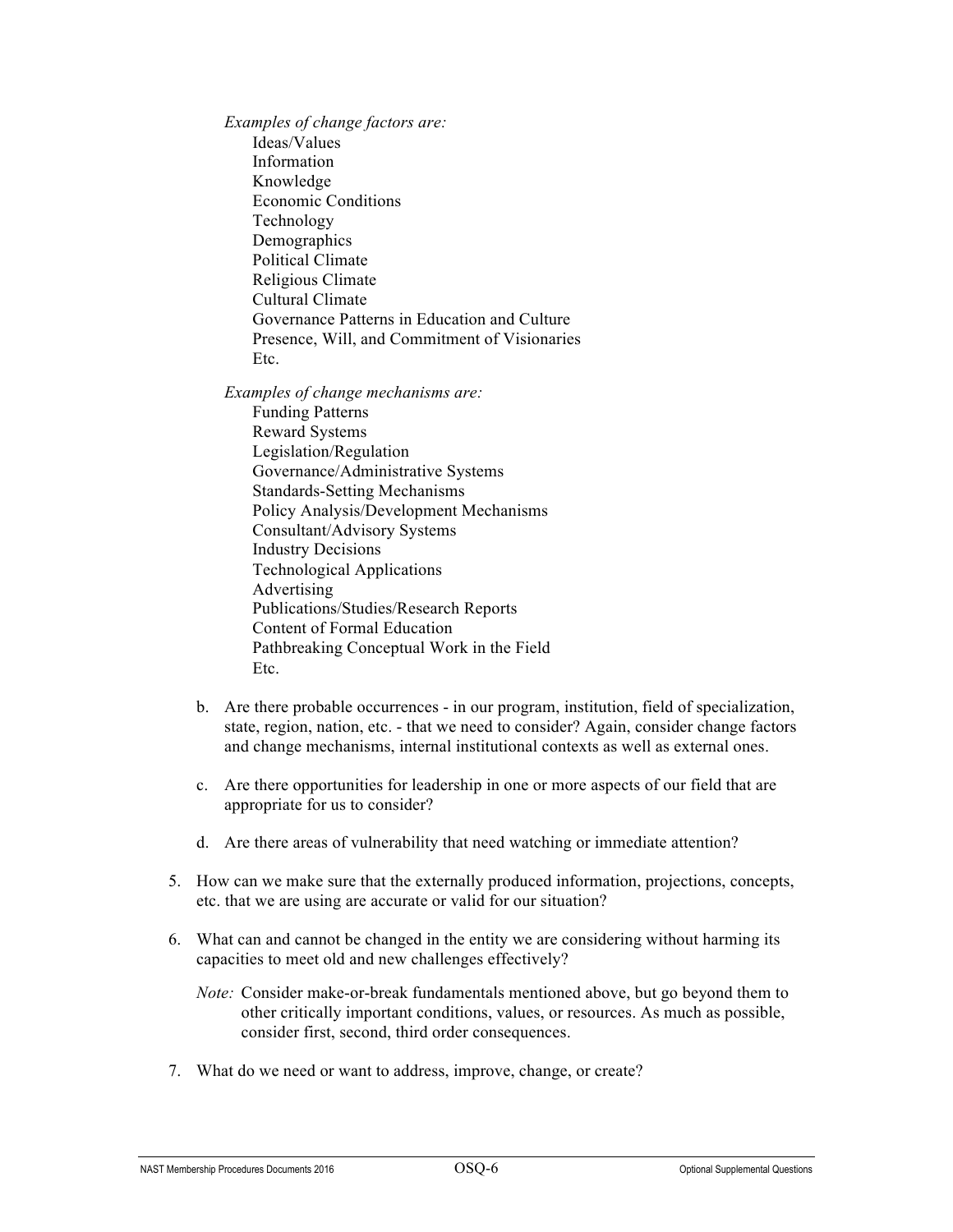- 8. What do we need either to evaluate what we want to do or to do it?
	- a. What must we accomplish ourselves? Where must we convince others to help? Consider organizational needs, research and projective studies, planning, financing, resource issues, initial and sustained commitment prospects, and so forth.
	- b. To what extent can the necessary resources be found, obtained, deployed, and managed?
	- c. What are the impacts of what we propose on the entity we are considering, and on larger entities of which it is a part?
- 9. What results are we expecting? When?
	- a. To what extent can we probe to discover the possibility of results that we are not expecting? How can we best avoid unintended negative consequences?
	- b. Have we made provisions to make adjustments if circumstances warrant?
	- c. As we begin, what are the major indicators that what we have proposed is or is not working at least as well as intended?
	- d. What means do we have to test unfolding developments against make-or-break fundamentals?
- 10. What is our immediate course of action? Our timeline for next steps?
- 11. Are we ready to proceed?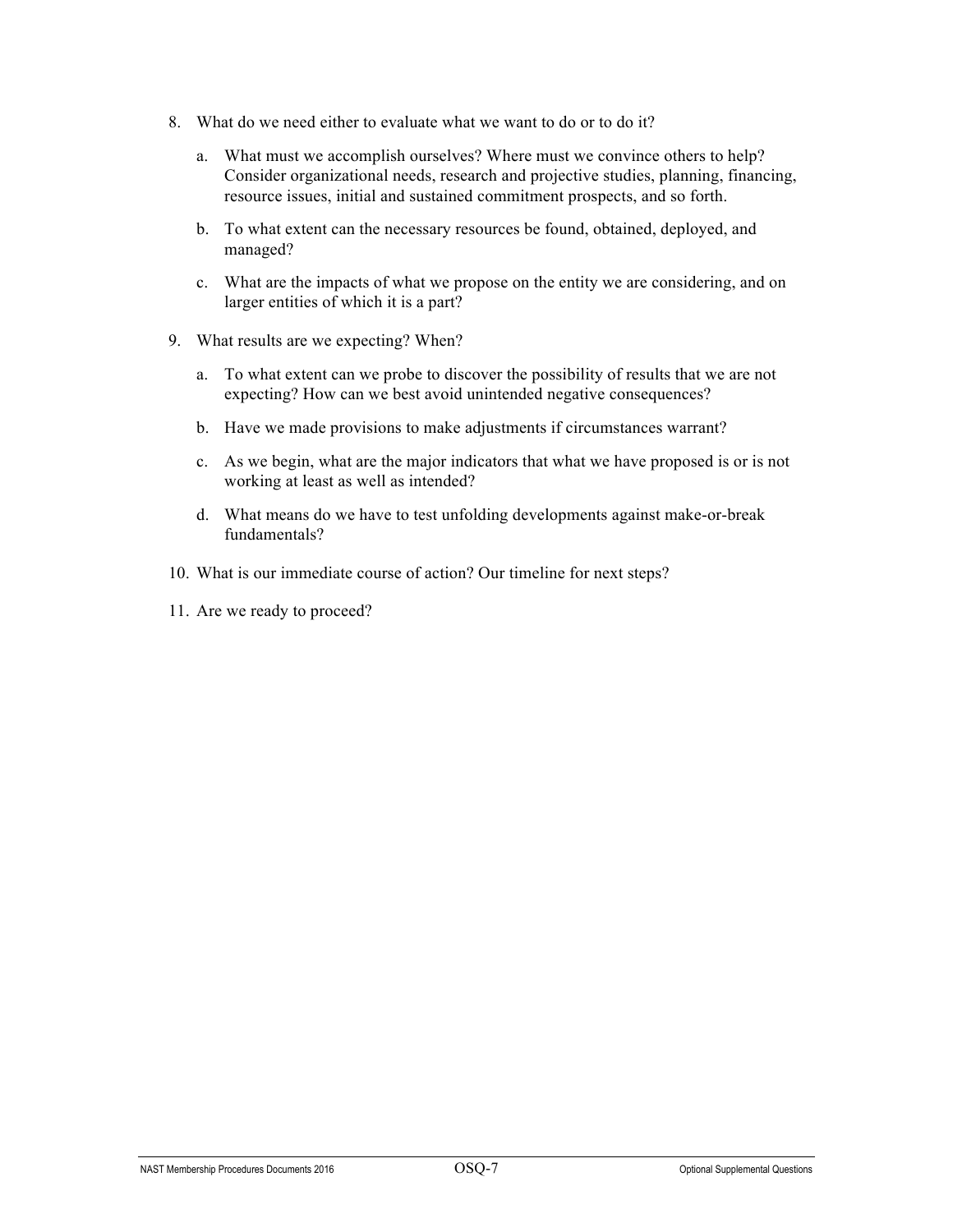#### **Twelve-Point Outline for Action Planning**

These questions may be particularly useful in considering Section III "Evaluation, Planning, Projections [for the theatre unit]" in all Self-Study formats, Section I "Purposes and Operations [of the theatre unit]" of *Format B*, or Section II "Program Futures Analysis" of *Format C*.

- A. Choose an entity, for example, the theatre unit as a whole, or a program, or a curriculum within the theatre unit.
- B. Choose a time frame or planning period.
- C. Complete the following outline or variations thereof that you create, about the entity you have chosen:

#### **Consider:**

- 1. current mission, goals, objectives, and operational policies;
- 2. environment and resources of the institution, including program strengths and weaknesses;
- 3. trends and critical issues to be faced by the unit and/or institution;
- 4. projected opportunities and obstacles.

#### **Determine:**

- 5. priorities for action;
- 6. assessment of projected actions(s);
- 7. planning procedure—questions, time frame, process;
- 8. action plans.

#### **Examine:**

- 9. consistency among mission, goals, objectives, action plans;
- 10. potential conflicts with existing and projected programs or conditions;
- 11. resource requirements, availability, and continuity;
- 12. prospectus for short-term/long-term success.

For further explanation of this outline and possible uses in various situations, see *NAST Sourcebook for Futures Planning, Supplement IV: Creating Your Self Study.*